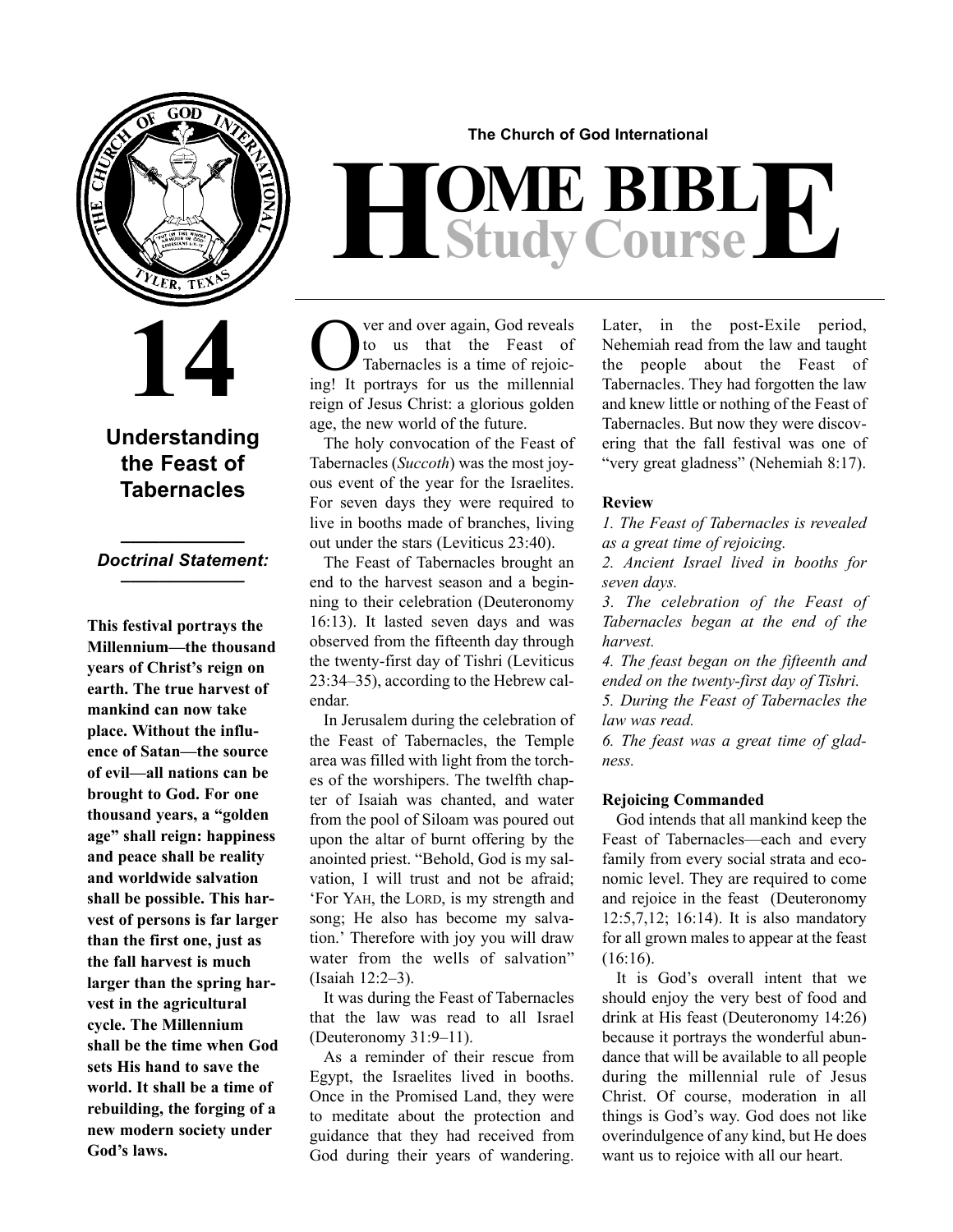Obedience to God's commandments and revealed way of life will make the new world a place of happiness, peace, and prosperity beyond our ability at this time to fully comprehend. Those accounted worthy to be in the first resurrection will have at their fingertips all the powers and possessions of God, to use for the good of the whole created universe.

When the Holy Spirit of God is poured out freely it will be a marvelous thing to witness. The natures of men and animals will be changed (Isaiah 11:6–9). God will even change the internal digestive systems of carnivorous animals so they will be able to receive their nourishment from vegetation (see Isaiah 11:7; 65:25).

Looking into the future, Isaiah gives us another picture of the Messiah (Isaiah 11:1–2). The "Branch" comes from the stem of Jesse (as David did), indicating that the Branch—the Messiah—would be a second David. *David* means "Beloved." When the voice of the Father from heaven said, "This is my *beloved Son,*" He was stating that Jesus was His second "David" (Matthew 3:17), fulfilling what David represented.

Isaiah also prophesied that He would sit on the throne of David (Isaiah 9:7). The feminine form of the Hebrew word for "Branch" (*netser)* became the name of Nazereth (*netsereth*). Therefore, Jesus of Nazareth (or Jesus the Nazarene in the Hebrew) would be *Yeshua Hannetseri. Hannetseri* can mean either "the Man of Nazareth," or "the Man of the Branch." "And he came and dwelt in a city called Nazareth, that it might be fulfilled which was spoken by the prophets, 'He shall be called a Nazarene'" (Matthew 2:23).

The millennial condition of the earth, including man and animal, is depicted clearly to us by the imagery of an infant child crawling safely among poisonous snakes, or a small child putting his hand into a nest of deadly adders without harm (Isaiah 11:8).

God's "holy mountain" means millennial Jerusalem. There will be nothing in it that will hurt or destroy because the whole earth will be changed, and the personal saving knowledge of Messiah (Jesus Christ) will be everywhere (Isaiah 11:9).

All of these wonderful changes that will come about in the natures of humans and animals is the major reason the Feast of Tabernacles is observed with such great rejoicing.

During the Millennium, which the feast pictures, all the tribes of Israel will keep the feast. Even Gentile nations will join with Israel in the keeping of the Feast of Tabernacles (Zechariah 14:16). Christ and the elect who come up in the First Resurrection will start immediately to reeducate all the people of the world through God's holy days. The people will come to know the Lord, His plan, and His purpose for all mankind. But to receive this salvation, all will have to keep this festival, and it is of course commanded forever (Leviticus 23:41).

The people of the nations that refuse to come up and be reeducated and indoctrinated with God's way of life, and in their ignorance continue to refuse salvation, will be punished by receiving no rain on their land (Zechariah 14:17). In the beginning it will be necessary for Jesus Christ to rule with a rod of iron (Revelation 12:5).

And if the nations still remain stubborn, not obeying Jesus Christ and not coming up to keep the feast, then God will plague them with no rain until they do come to obedience (Zechariah 14:18–19).

In honor and respect of God, all nations will have to send emissaries, representatives of their respective governments, to Jerusalem to worship the King, rejoicing joyfully in the Lord Jesus Christ (Zechariah 14:16–17).

# **Review**

*1. God intends for all the families of the earth to keep the Feast of Tabernacles.*

*2. All grown males are to appear before the Lord during the Feast of Tabernacles.*

*3. God wants us to enjoy the best of everything during the feast.*

*4. Enjoying the best we can afford now during the feast portrays the abundance that will be available during the Millennium.*

*5. Obedience to God's commandments and revealed way of life brings happiness.*

*6. The natures of mankind and animals will be changed during the Millennium.*

*7. It is this change of nature that will bring great rejoicing during the Millennium.*

*8. All the tribes of Israel will keep the feast during the Millennium.*

*9. Gentile nations must also keep the feast during the Millennium or suffer drought.*

*10. In the beginning of the Millennium, Jesus Christ will have to rule with a rod of iron.*

*11. Representatives of all nations will come to Jerusalem to worship the King, Jesus Christ.*

*12. If they do not come, they will be plagued with a drought. No rain will fall on their land.*

# **All Mankind Converted**

Many people believe today is the only day of salvation, and all who are not saved now will be sent to an everburning hell.

In previous lessons we have learned that this is not true. It is God's plan to call only a few to repentance at this time, and the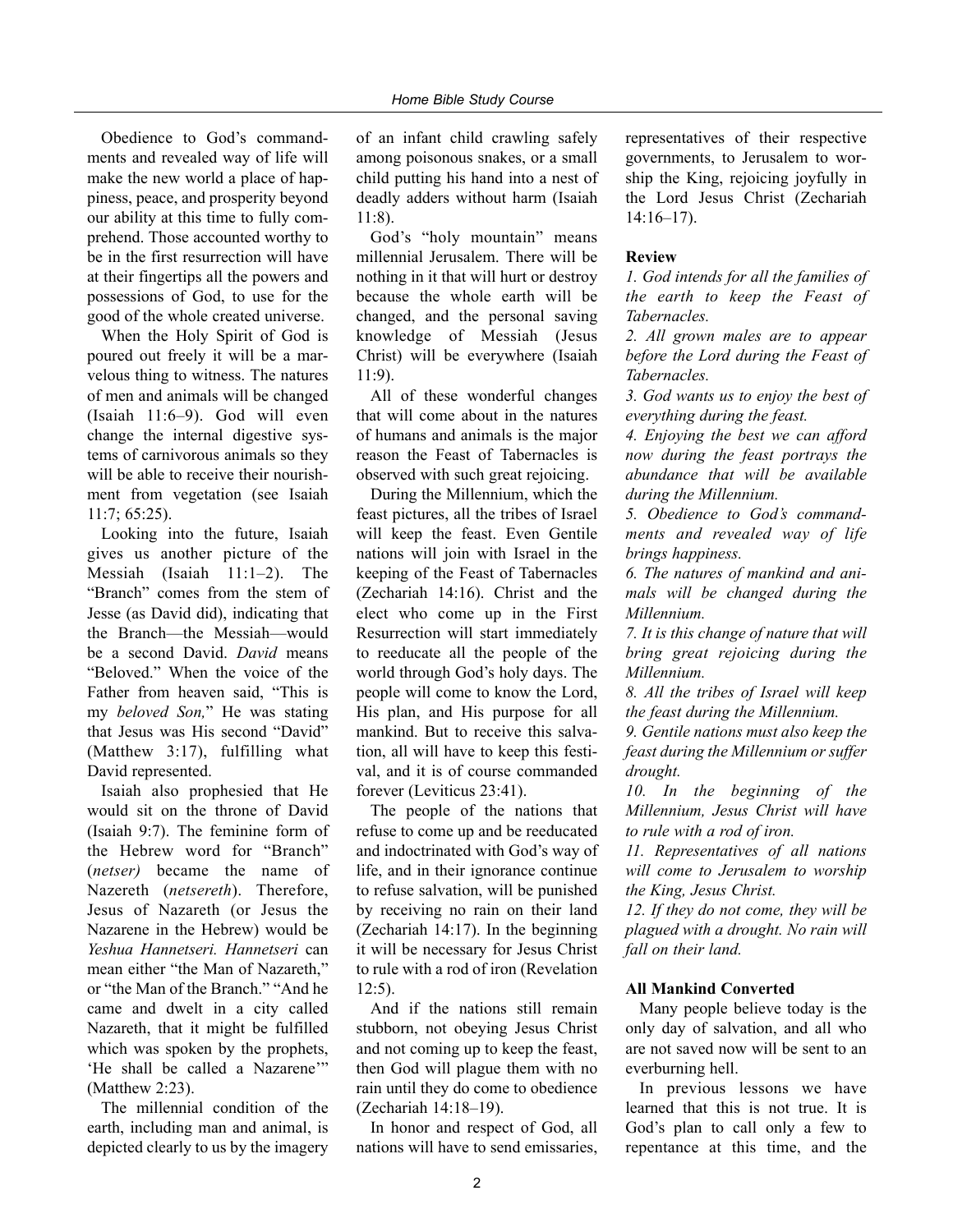much larger harvest of souls will be reaped during the Millennium.

Paul reminds us that "all Israel shall be saved," meaning the vast majority of Israelites (Romans 11:26). In addition, many people of other nations will be converted. "And many people shall go and say, Come ye, and let us go up to the mountain of the LORD, to the house of the God of Jacob: and He will teach us of His ways, and we will walk in His paths: for out of Zion shall go forth the law, and the word of the LORD from Jerusalem" (Isaiah 2:3).

It is clear that God's intention is to call every individual on earth to His banquet, the facts of the gospel and the love of God compelling them to come. In the context of Luke 14:23–24, those who would not taste of the supper (salvation) were those Jewish leaders and their disciples who turned down the offer by rejecting Christ. The invitation is still open to "whosoever will" come today. The Prophet Joel informs us, God will pour out His Spirit on all flesh. He goes on to say, "and your sons and your daughters shall prophesy, your old men shall dream dreams, your young men shall see visions" (Joel 2:28).

Now is the time to "rend your heart, and not your garments" (Joel 2:12–13; also 22–27). We see, portrayed in Joel 2:23, both spiritual and physical abundance. This verse can be translated and read in this manner: "For He [God] will give to you that which gives *instruction in righteousness;* that is, He will send down to you the early and latter rain as before." The arrival of these rains on schedule as in prior times would demonstrate the blessing of God on the heart that was now prepared (by repentance) before Him.

Not only will God supply *renewed fellowship* and *renewed rain*, but also renewed provisions, as seen in Joel 2:24–25.

There is going to be a moderate outpouring of the Holy Spirit for the benefit of those called to be in the first resurrection and a larger outpouring for the much greater harvest during the Millennium. The "rain" falling on repentant hearts will produce *righteousness.* There will also be an abundance of crops available for the people on earth to rejoice in, even causing the desert areas of the earth to blossom as the rose. Best of all, the desert areas of the hearts of men will blossom and be full of good things, restoring fellowship with God. (Acts 2:16–17; Isaiah 44:3; John 7:37–39).

#### **Review**

*1. Today is "a" day of salvation, not the only day.*

*2. Today is "a" day of salvation for the Firstfruits.*

*3. The Firstfruits will rule with Christ during the Millennium.*

*4. The Millennium is a day of salvation.*

*5. People of many nations will go to the mountain (government) of the Lord to be taught His ways.*

*6. The law will go forth from Zion and the word of the Lord from Jerusalem.*

*7. Those who reject Christ will not eat of God's banquet.*

*8. God will pour out His Spirit on all flesh.*

*9. Now is the time to repent.*

*10. There is a moderate outpouring of God's Spirit for those in the first resurrection.*

*11. There is a much larger outpouring of the Spirit for the much greater harvest during the Millennium.*

*12. The rain (Spirit) falling on repentant hearts will produce righteousness*.

# **Feast of Ingathering!**

Promptly after bringing His people out of Egypt, God formally initiated a fall harvest festival (Exodus 23:16).

In Leviticus 23 we will find all of God's holy days summarized, including the weekly Sabbath. All seven of God's holy days portray for us His plan of salvation for mankind, and they were given to His congregation at the very time the congregation (church) of Israel was first formed.

The Feast of Ingathering is also known as the Feast of Tabernacles and the Feast of Booths (Deuteronomy 16:13; Leviticus 23:40–44).

The very word "Ingathering" invokes a picture of the gathering in of a great harvest of souls (lives) for a thousand years (Exodus 23:16).

This feast, like all of God's feasts, is a commanded assembly, which is required whether one wants to assemble or not (Deuteronomy 16:16; Exodus 34:22–23 and 23:17). God determines the place or places appointed as feast sites, and only God can change it when necessary (Exodus 20:24).

We are also informed that we must "surely rejoice," also rendered "be altogether joyful." This is a command of God. When we do those things that God requires us to do it will automatically produce a life that brings forth happiness. So all mankind will ultimately be joyful and happy, whether they want to obey in the beginning or not (Deuteronomy 16:14–15).

This annual feast continues for seven full days, God says, so that we may receive His blessing of our increase and the blessing of the work of our hands. Therefore, we shall surely rejoice (verse 15).

To make clear His plan of salvation, God took the harvest seasons in the Jerusalem area as the picture of the spiritual harvest of lives.

There are two annual harvests in Palestine, the first one being the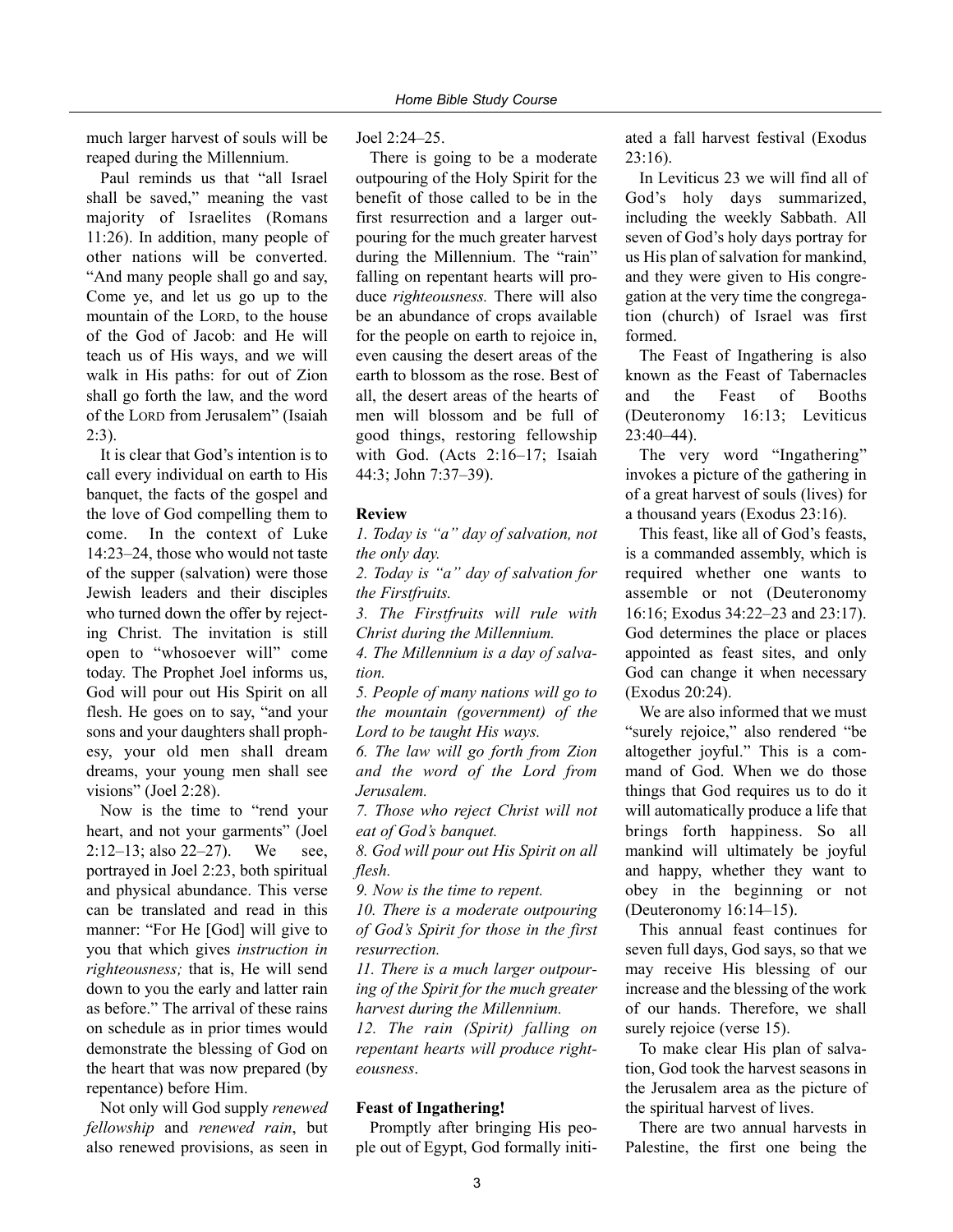*spring grain harvest* which pictures the firstfruits, and the second one which is much larger being the *great fall harvest* (Feast of Tabernacles or Ingathering). People will be born into the God Family all during the thousand years (Millennium) upon completing their life's work.

According to God's instructions, the first day of the Feast of Tabernacles is a holy high day, and there is no ordinary work to be done. This annual Sabbath and its sevenday festival is commanded to be observed forever on the fifteenth day of the seventh month (Tishri) according to the Hebrew calendar (Leviticus 23:35,39,41).

#### **Review**

*1. God initiated His fall harvest immediately after bringing His people out of Egypt.*

*2. All of God's holy days are summarized in Leviticus 23.*

*3. The Feast of Ingathering is also known as the Feast of Tabernacles and the Feast of Booths.*

*4. We are told we must surely rejoice at this festival.*

*5. The Feast of Tabernacles continues for seven full days.*

*6. The spring grain harvest in Palestine pictures the firstfruits.*

*7. The second fall harvest being the much larger harvest pictures the thousand years, or Millennium.*

*8. The first day of the Feast of Tabernacles is a high holy day and commanded assembly.*

*9. God says the feast is to be observed forever.*

#### **Jesus and Paul Kept the Feast!**

At the time of the ministry of Jesus Christ we find some of the descendants of the Jews who returned to Jerusalem during the time of Cyrus the Great keeping the Feast of Tabernacles (John 7: 2). John referred to it as the "feast of the

Jews" because the northern ten tribes of Israel had been dispersed and were no longer keeping God's holy days. Only Judah (the Jews) faithfully preserved the Old Testament Scriptures.

John records Jesus telling His brothers to go to the Feast of Tabernacles while He waited in Galilee. When He did go to the feast He went in secret because it was not yet time for His death. He did not want to be taken before His time, and if He went with His brothers He would arrive in a large entourage being openly seen and that would attract attention (John 7:2–10).

"Then the Jews sought Him at the feast." The Jewish temple authorities, not the people who had come to the feast, were searching for Him to destroy Him (John 7:11–13).

Jesus had been in attendance at the feast from the first day, but He did not reveal Himself by teaching until about the midst of the feast (John 7:14). Jesus was not just obeying the Old Testament practice of observing the feast, but was also setting an example for those who would be His followers in New Testament times. Jesus taught not only by preaching, but also by His example. We must walk as He walked and also teach the world (Matthew 28:20; 1 John 2:4–6; 1 Peter 2:21).

The "traditions of the elders" He always spoke against (Matthew  $15:2,3,6,9$ . If anything in the law was to be changed, He made it abundantly clear. Compare Matthew 5:21–22: "You have heard...but I say..." He never gave any example of animal sacrifice that we should follow or perform. However, He kept each and every one of God's holy days.

It is quite apparent that Peter, James, and John were accustomed to keeping the Feast of Tabernacles by living in temporary shelters, or booths (Mark 9:5).

Please read carefully Mark 9:2–10, and you will see how it fulfills verse one.

The apostle Paul instructed the Corinthians, "Be followers of me, even as I also am of Christ," (1 Corinthians 11:1).

It is no surprise, then, to find Paul keeping the Feast of Tabernacles as Jesus did (Acts 18:21).

In A.D. 50, Paul crossed over from Asia into Europe and began preaching the gospel at Philippi "on the day of weeks" (according to the original Greek), or Day of Pentecost (Acts 16:13). Pentecost is also called the "feast of weeks" in Deuteronomy 16:10.

Paul spent a few weeks at Philippi, then Thessalonica (Acts 17:1), Berea (verse 10), and Athens (verse 16). Paul came to Corinth in the late summer of A. D. 50 teaching in the synagogue (Acts 18:4). For a year and a half he continued to hold meetings in the house of Justus (verses 7,11). This brings us to the spring of A.D. 52. By this time the Days of Unleavened Bread and Pentecost were past, and time was drawing near for the Feast of Tabernacles. Only a feast of this size would make it worthwhile for Paul to go all the way to Jerusalem. This probably explains why he spent so little time at Ephesus after spending so much time at lesser places (verse 20).

The Catholic version and even some modern translations of the Bible omit Acts 18:21. Nearly all Greek manuscripts include it. The manuscripts that leave it out are those copied in Egypt and Italy under the influence of Simon Magus' followers. They date from the days of the Emperor Constantine, who forced his *Sunday* and *Easter* on the followers of Christ in place of God's holy days.

No one had a good reason to add this verse, but many had a reason to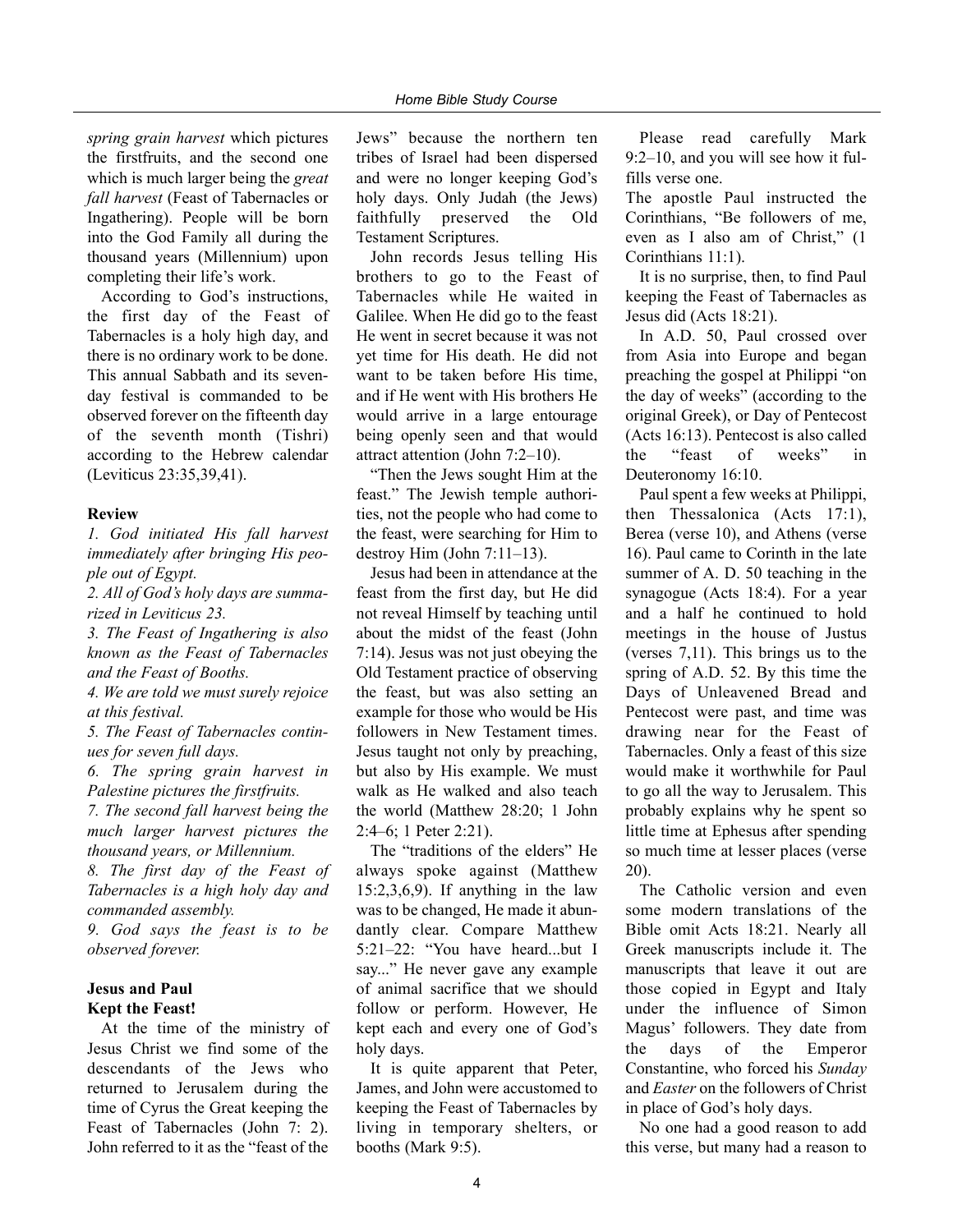omit it. Undoubtedly, therefore, the verse is authentic.

In Cox's *Literature of the Sabbath Question*, there are records of Christians, their names being mentioned, who kept the Sabbath and holy days in England over four hundred years ago.

#### **Review**

*1. Jews were keeping the Feast of Tabernacles during the time of Christ's ministry.*

*2. Only the Jews faithfully preserved the Old Testament Scriptures.*

*3. Jesus told His brothers to go to the Feast of Tabernacles.*

*4. Jesus went to the feast in secret because He did not want to attract attention to Himself.*

*5. The Jewish temple authorities searched for Him to destroy Him.*

*6. Jesus was in attendance at the feast from the first day.*

*7. Jesus was setting an example for all those who would be His followers.*

*8. Jesus taught by example and by preaching.*

*9. Jesus always spoke against the traditions of the elders.*

*10. Jesus kept all of His Father's holy days.*

*11. Jesus never gave any example of animal sacrifice that we should follow or perform.*

*12. Peter, James, and John were accustomed to keeping the Feast of Tabernacles.*

*13. Paul kept the feast as Jesus did. 14. Paul traveled to Jerusalem to keep the Feast of Tabernacles.*

#### **A World Right Side Up**

The Feast of Tabernacles looks forward to and portrays the Millennium, which will be a most encouraging and favorable time for people. Satan and his demons will have been imprisoned and there will be no other overpowering obstacles for people to deal with other than overcoming their own human nature**,** and bringing it into alignment with God's will.

During this thousand years they will not be pitted against Satan and a world that is totally upside down and backwards to God's way of life.

The Apostle Paul tells us, "Be not conformed to this world, but be transformed by the renewing of your mind, that you may prove what the will of God is, that which is good and acceptable and perfect" (Romans 12: 2).

In the future world of the Millennium, God's way will become the broad, popular way, and society in general will be going that way.

Humanity today is being constantly pressured to conform to this present evil world. In the new world the pressures brought to bear on society will urge conformity towards God's standard and overcoming the self, building true spiritual character.

Jesus Christ will forcefully put down those who would fill the earth with violence. The fear of violence by warfare will be abolished for all time. "And He shall judge among the nations, and shall rebuke many people: and they shall beat their swords into plowshares, and their spears into pruninghooks: nation shall not lift up sword against nation, neither shall they learn war any more" (Isaiah 2:4).

It is difficult for people of our day who have lived through two world wars, the Korean and Vietnam conflicts, and the cold war of possible nuclear annihilation to imagine never again needing to fear the total destruction of years of fruitful labor.

No more the waste of human life created in God's image. No more to have our finest young men and women taken from our homes, to have their minds twisted with hate for an enemy, real, unreal, or imagined, only to come home and have to face a life handicapped by loss of limbs, eye sight, or even the loss of life itself.

In comparison to the world humanity has always known, this new world will certainly be a strange place. We will not have to fear the tyranny of world leaders ever again. Jesus Christ will rule all people with benevolence, from the least to the greatest (Psalms 72:1–8; 12–14).

No one will be able to influence His judgment by bribery of any kind. And He will judge righteous judgment (Isaiah 11:1–5).

There will be no mistakes in His righteous judgments, for He is without error.

As we have seen in other verses, there will be no fear of wild animals, for during this coming Millennium God will make a covenant with the beasts, the birds, and the little creatures of the ground (Hosea 2:18). These categories of living creatures are the same as those mentioned in Genesis 9:2. The context points out a separation from man by fear. Also the bow and the sword will be broken in pieces. These were the two main weapons during Hosea's day (Hosea 2:18).

Much of the earth today suffers from such catastrophes as floods, tornadoes, hurricanes, and earthquakes. This also shall be changed because of the beautiful relationship between the people and God. Through a series of metaphors we are told that God will hear the skies as they appeal to Him for rain (blessing) on the earth, and God responds. The earth pleads to the heavens to send rain (blessings), and the heavens respond. Now the grain, the new wine, and the oil seek the earth for its provisions, and the earth responds (Hosea 2:18–22).

No one will be afraid to be out on the streets day or night (Isaiah 32:2). Because of the Kingdom of God (God's government) and right education, human beings will become a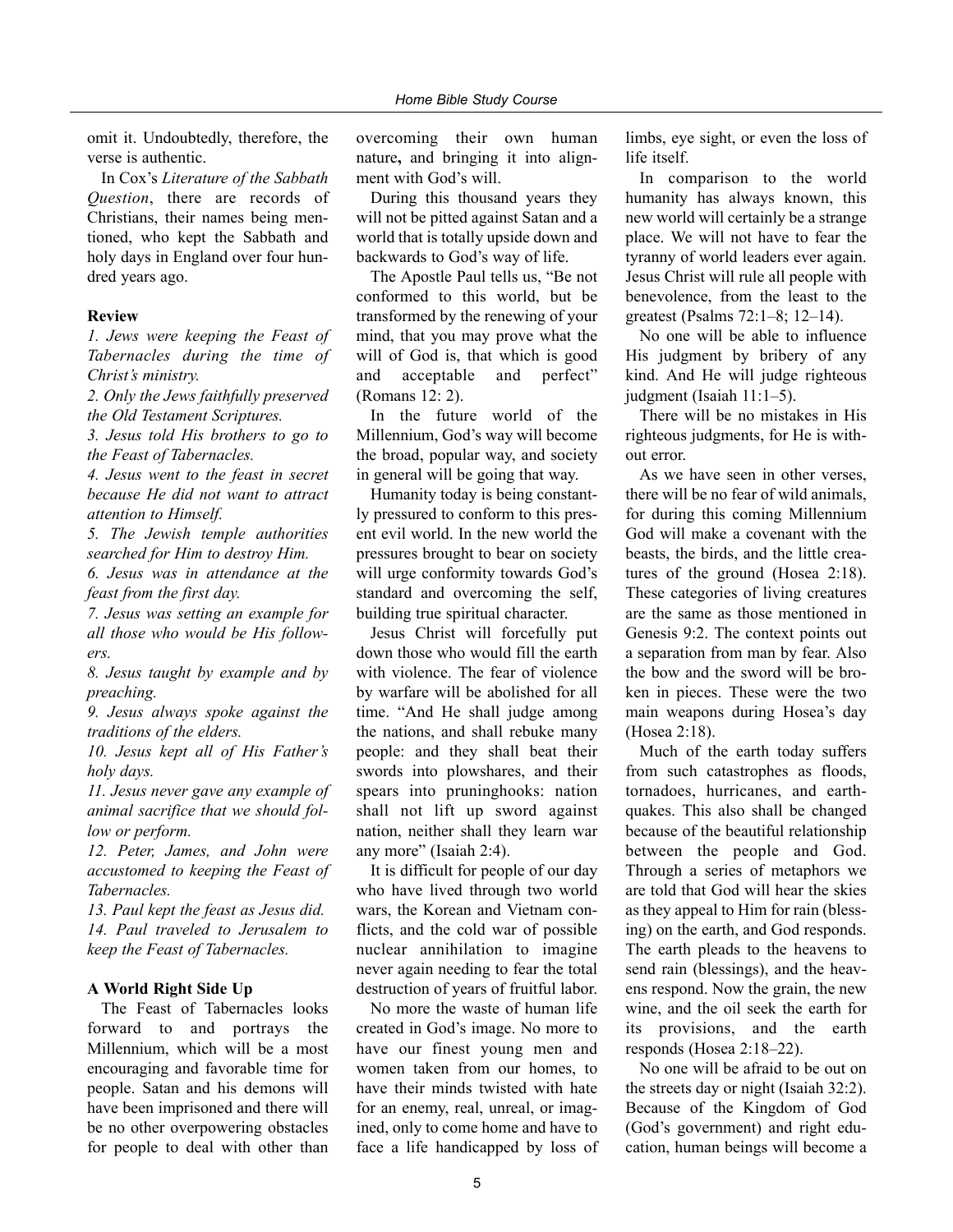source of help for one another.

Nothing is more heartrending than to see an infant born deformed. In the new world of the Kingdom of God, established when Christ returns, parents will not have to *fear* giving birth to physically deformed children, for God will forgive their iniquity and remember their sin no more (Jeremiah 31:29–30,34). Most physical ailments can be contributed to the sin of Adam and Eve, centuries of *wrong living,* and wrong *eating habits* (John 9:2; Leviticus 11:43). Children having children, general dissipation, and the ingestion of all kinds of drugs, which cause degeneration and genetic damage, is the cause of sickness. This irresponsible way of life means deformity and ill health for future generations.

In the new world of the Millennium, those of a fearful heart (having an awesome respect for God) shall be saved; the eyes of the blind shall be opened, the ears of the deaf shall be unstopped, and the sick shall be forgiven their iniquity (Isaiah 35:5–6; Isaiah 33:24).

In the world today people shrink from taking personal responsibility for their own actions and attempt to blame accidents and misfortune on others (Exodus 21:29, 33; 22:6). Personal responsibility will be taught when the "law goes forth from Zion" (Isaiah 2:3). We are responsible for our own actions and for the safety of others. We are our brother's keeper. Accidents will be few.

Even the fear of drought and famine, such as plague many nations today, will be gone (Amos 9:13–14).

Those who put their trust in God will dwell in confidence; their confidence will be in Christ. They will be the ones who truly "know the Lord" because they obey Him. They will not be taught to have confidence in self, but in Jesus Christ (Ezekiel

28:26).

People will be re-educated to have a godly fear (awesome respect) for Jesus Christ and God the Father (Jeremiah 32:39–40). They will be of sound mind and mature in thinking, realizing that to break God's laws only leads to degeneration in all areas of life (Philippians 2:5; 2 Timothy 1:7).

One of the fundamental teachings of the Feast of Tabernacles is that we may "learn to fear God always" (Deuteronomy 14:23).

#### **Review**

*1. The Feast of Tabernacles looks forward to the Millennium.*

*2. The world today is totally upside down and backwards to God's way of life.*

*3. We are under constant pressure to conform to this world.*

*4. In the Millennium God's way will be the broad popular way.*

*5. Warfare and violence will be abolished for all time.*

*6. We will not have to fear the tyranny of world leaders.*

*7. Jesus Christ will rule with benevolence for all people.*

*8. There will be no need to fear wild animals during the Millennium.*

*9. There will be no catastrophes from earthquakes, floods, inclement weather, etc.*

*10. People will not have to fear being out day or night.*

*11. Drought and famine will not plague the nations.*

*12. The Feast of Tabernacles is to teach us to "learn to fear God always."*

# **Marriage Supper!**

The Marriage Supper of the Lamb is one of the most glorious events to come in the near future. It takes place after the destruction of Babylon and the judgment of "the great whore, which did corrupt the earth with her fornication"

(Revelation 19:2).

A great combined choir comes in response to the command from the throne to praise our God. Praise is deserved because He is the Lord, because He is omnipotent (all powerful), and because His reign is ready to begin on earth through Christ.

The great sounds that echo forth from this Hallelujah is like the sound of many waters and like the sound of mighty peals of thunder. He is worthy of praise for He is the Lord; He is our God in a personal way; He is the Lord God Almighty (Revelation 19:6). We will see in the Marriage Supper of the lamb a marvelous parallel to the gloriously happy Feast of Tabernacles.

In the biblical model we find marriage feasts lasting for seven days (Judges 14:2,10,12). Also the Scriptures tell us the Feast of Tabernacles runs for the same length of time (Leviticus 23:34).

The first book of the Bible indicates the actual ceremony and the consummation always occurred on the first of the seven days (Genesis 29:22,23,27).

From these scriptural examples we see that Christ's wedding day is indicated in God's holy day plan (Leviticus 23:35). These days, then, have been set aside by God as the wedding anniversary of Christ and His Bride forever.

According to the law of God a married wife is bound to obey her husband as long as he lives (1 Corinthians 7:39). So it is expected of the Bride of Christ to obey Him forever (Ephesians 5:22–27,32).

It is understandable why Nehemiah read the law to the people on each and every day of the Feast of Tabernacles (Nehemiah 8:18; Deuteronomy 31:10–11). Those who make up the Bride of Christ now must learn the law in this life to be able to teach it in the Kingdom of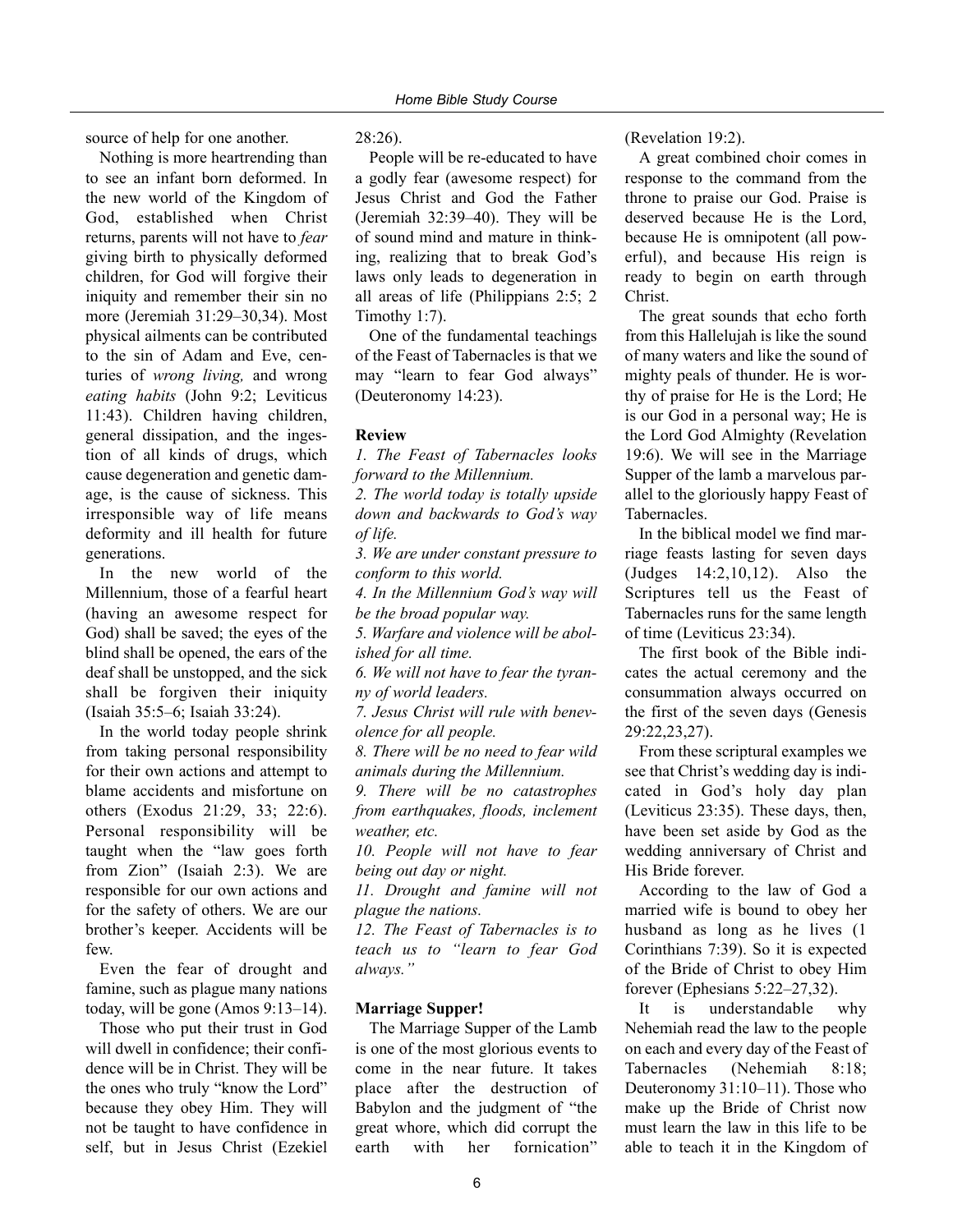God.

In a parable in the New Testament, Christ pointed our the necessity of an inner change brought about by the Holy Spirit to ready one to take part in the Marriage of the Lamb (Matthew 25:9–10). When Christ returns the Bride must be ready. You cannot buy or borrow spiritual preparation at the last minute. We must establish our own personal relationship with God now.

In the Old Testament a continuing problem of the Israelites was lack of heart for obedience (Deuteronomy 5:29; 29:4; Joshua 24:19).

Once the new creature in Christ is formed in us (2 Corinthians 5:17) by the Holy Spirit, our new nature will be permanent (Isaiah 59:2; Jeremiah 3:8,14; 31:32).

Unfaithful Israel of the Old Testament committed adultery (Jeremiah 3:8). In contrast, the great false church, the whore of Revelation 17 and 18, commits *fornication.*

The false church was never married to Christ and was never God's church.

Believe it or not, God's church the *ecclesia*, the *called-out ones* never was a Gentile church. God's church is an Israelitish church. A Gentile-born person gains entry into it by becoming a spiritual Israelite (Ephesians 2:11–12; Romans 9:4–5; John 4:22).

It is impossible for Christ to marry another. He must remarry Israel. Note carefully that prior to the Marriage of the Lamb, "His *wife*" has made herself ready. So the Bride is already, before marriage, His *wife* (Revelation 19:7).

Because the *wife* of verse 7 is the Bride, she must be spiritual—like Christ—if this is to be a true and permanent marriage. Kinds of animals cannot mix. Humans cannot marry anything less than human. Therefore, the Bride of Christ, His

wife, cannot be anything less than *fully God!* "For I have espoused you to one husband, that I may present you as a chaste virgin to Christ" (2 Corinthians 11:2). The Bride must be reborn Israel, who has made herself ready.

Spiritual Israel will rule over physical Israel and all other nations (Revelation 2:26–27; 3:21).

As fleshly Israelites and Gentiles become qualified they will be born into the Kingdom of God. This will take place all during the Millennium.

The entirety of Isaiah 54 addresses itself to the contrast between spiritual Israel, now married to Christ, and the physical Old Testament Israel during the preceding 3,000 years of its history. Carefully read the first six verses. The elect, or called-out ones, have been desolate, but actually they are the truly converted few, until the making of the New Covenant, a marriage covenant. This chapter in Isaiah describes and makes clear how Israel of the flesh never enlarged itself half so fast as the church of converted Israel will multiply at Christ's return, and during the Millennium.

The God Family, God the Father, Jesus Christ the Son, and all those who are the called, chosen, and faithful overcomers in this life, are joyfully waiting for the majestic things to come in the future. "Thou wilt show me the path of life: in thy presence is fullness of joy; at thy right hand there are pleasures for evermore" (Psalms 16:11). The Millennium is only the beginning.

# **Review**

*1. The Marriage Supper of the Lamb takes place at Christ's return. 2. The Marriage Supper of the Lamb parallels the Feast of Tabernacles. 3. Marriage feasts lasted seven days in the Bible.*

*4. The ceremony and consummation always occurred on the first of the* *seven days.*

*5. The Bride of Christ will obey Him forever.*

*6. Those who make up the Bride of Christ must learn the law in this life to teach it in the Kingdom.*

*7. You cannot buy or borrow spiritual preparation at the last minute.*

*8. We must establish our own personal relationship with God now.*

*9. Unfaithful Israel of the Old Testament committed adultery.*

*10. The false church, the whore of Revelation 17 and 18, commits fornication, because she was never married to anyone, let alone Christ. 11. God's church is an Israelitish church.*

*12. A Gentile-born person gains entry into God's church by becoming a spiritual Israelite.*

*13. Christ must marry spiritual Israel.*

*14. Spiritual Israel, married to Christ, will rule over physical Israel and all other nations.*

*15. As Israelites and Gentiles of the flesh become qualified, they will be born into the Kingdom of God. This will be taking place all during the Millennium.*

#### **Israel's Responsibility**

When Christ returns, a remnant people made up of Israel and Judah will be found seeking the Lord God in tears. They are apparently eager to enter into the New Covenant sealed by the blood of Christ. "Come, and let us join ourselves to the Lord in a perpetual covenant that will not be forgotten" (Jeremiah 50:4–5).

Christ's blood will cleanse all Israel, and they shall begin to live a truly converted life in serving Him and others. As a result of their conversion they will reach the pinnacle of success spiritually and physically, expressing happiness and joy along with material prosperity before all the nations (Jeremiah 33:7–9).

The small remnant of Judah (only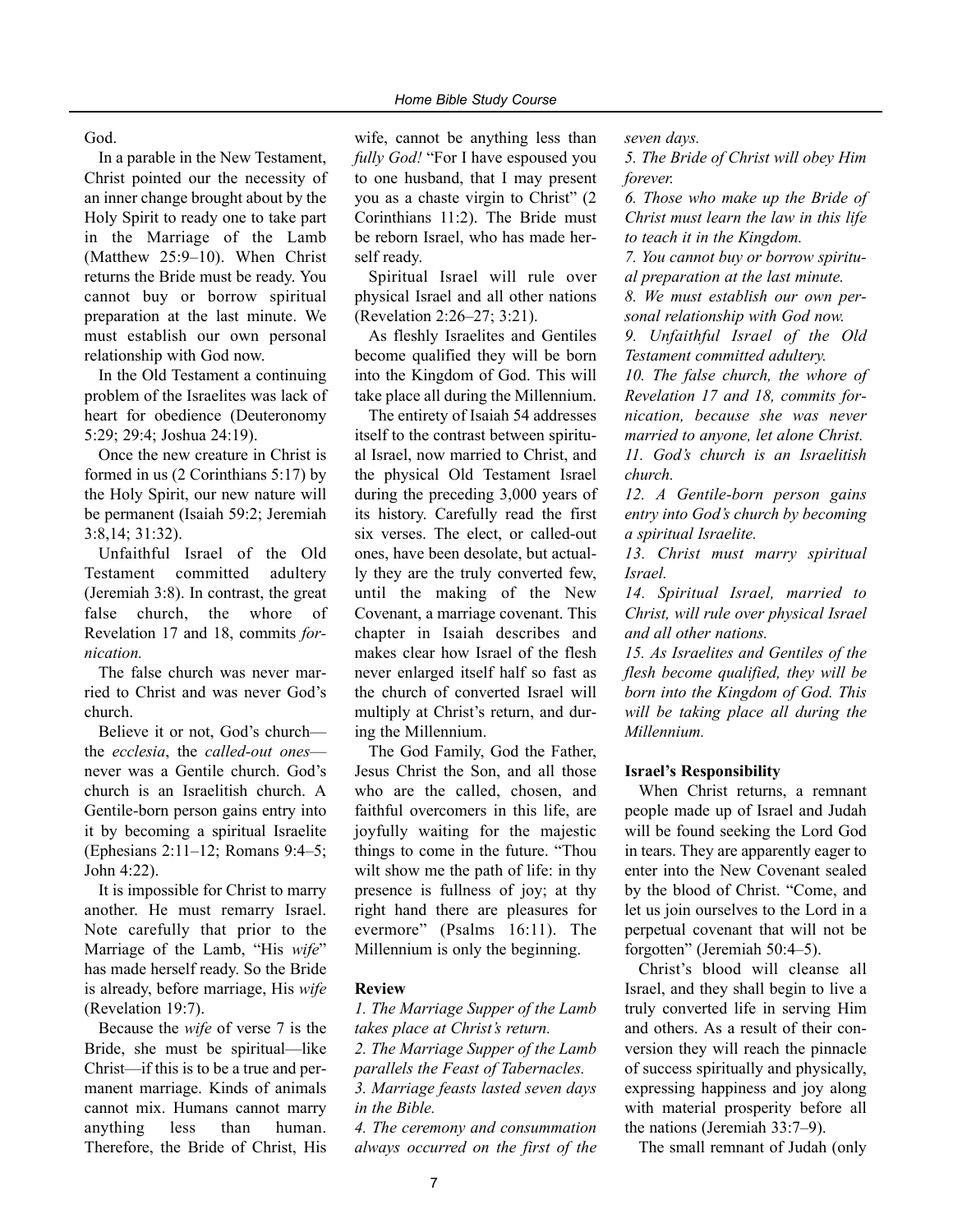one tribe) returning from Babylonian captivity does not fulfill the prophecy of the previous verses. They never gained great prosperity, and they did not even reach the degree of wealth Israel had under David and Solomon. When these verses are fulfilled, all twelve tribes of Israel shall be saved (Romans 11:26).

Israel will be God's delight (Isaiah 62:4–5). The name or character of Zion in the past was "Forsaken" and "Desolate." Its new name and nature will be "Hephzibah" ("my delight is in her") and "Beulah" ("married").

Verse 5 can be translated this way: "As a young man marries a maiden, so shall your 'Builder' marry you: And as a bridegroom rejoices over the bride, so shall your God rejoice over you." Compare this with Psalm 147:2, where God builds Jerusalem and gathers the outcasts of Israel.

Originally, God intended for Israel to be an example to the nations. By Israel's obedience to God's laws and statutes all nations would see the wisdom of living the way that produces happiness and success (Deuteronomy 4:5–6).

In the future, the nations of the world will be so impressed with Israel's successful way of life they will say, "Come ye, and let us go up to the mountain of the LORD, to the house of the God of Jacob; and He will teach us of His ways, and we will walk in His paths: for out of Zion shall go forth the law, and the word of the LORD from Jerusalem (Isaiah 2:3). Micah 4:2 says much the same thing.

It is only after this teaching of the ways and laws of God through Israel that the world will be filled with "fruit" (Isaiah 27:6). This is not only an indication of an earth filled with a great population, but nations that will produce the spiritual fruit of righteous character through the example of obedience set by Israel.

Abraham's offspring were to become so numerous as to be uncountable. "And I will make thy seed as the dust of the earth: so that if a man can number the dust of the earth, then shall thy seed also be numbered (Genesis 13:16).

This great growth will take place during the Millennium (Isaiah 60:22; Ezekiel 36:11).

God set the boundaries of all nations according to the number of the children of Israel (Deuteronomy 32:8). God, of course, knew from the beginning the great growth the children of Abraham would experience and planned accordingly.

It is during the Millennium that God brings to pass His promise to Abraham (Genesis 13:16). The descendants of Jacob were to be a blessing to all nations (Genesis 28:14).

This future explosive growth of Israel into every part of the world is described by God as a "breaking forth" (Isaiah 54:2–3). All nations will either serve Israel or perish (Isaiah 60:12). Israel shall possess the wealth of the world (Isaiah 60:5,11). The word in verses 5 and 11 should be "wealth," not "forces."

Israel will not exploit the nations, but it will rather be a cooperative association of all nations. Each nation will do what is best suited for it according to its talents. Israelites will devote themselves to teaching and ministering God's blessings to the nations (Isaiah 61:5–6; compare Isaiah 49:22–23).

It must not be overlooked that the people of Zion will have the double portion that belongs to the heir. Their own land will be restored to them and they will rejoice in their inheritance, which will bring them everlasting joy never to be dishonored again (Isaiah 61:7).

#### **Review**

*1. When Christ returns, a remnant of*

*Israel and Judah will seek the Lord God with tears.*

*2. They will be eager to enter into the New Covenant.*

*3. All Israel will be converted.*

*4. Israel will be God's delight.*

*5. When the nations see Israel's success, they will seek the teachings of the Lord God from Zion.*

*6. God will bring to pass His promises to Abraham during the Millennium.*

*7. Israel will devote herself to teaching the nations.*

*8. The people of Zion will have the double portion that belongs to the heir.*

#### **A Temporary Dwelling**

A tabernacle is a temporary dwelling. God commanded the Israelites to build temporary huts or "booths" out of tree branches and live in them during the Feast of Tabernacles (Leviticus 23:40–42). It is these booths that make this festival distinctive. It was to be the Feast of Tabernacles or a festival of temporary dwellings. At the feast, we may stay in hotels, motels, or houses, but they are temporary dwellings during the feast. A temporary dwelling such as a tent or camper made of any material would qualify as a "booth" also. Why do we do this, and what is it we are intended to learn from this experience? Let's learn from the Scriptures the great spiritual significance of Tabernacles.

This manner of living in booths keeping the Feast of Tabernacles was to be a continual reminder of Israel's forty-year sojourn in the wilderness and deserts south of Palestine (Leviticus 23:42–43). During that period, the Israelites lived in temporary dwellings (verse 43).

What do the Old Testament Scriptures tell us is the significance of dwelling in booths? "For we are strangers before thee, and sojourn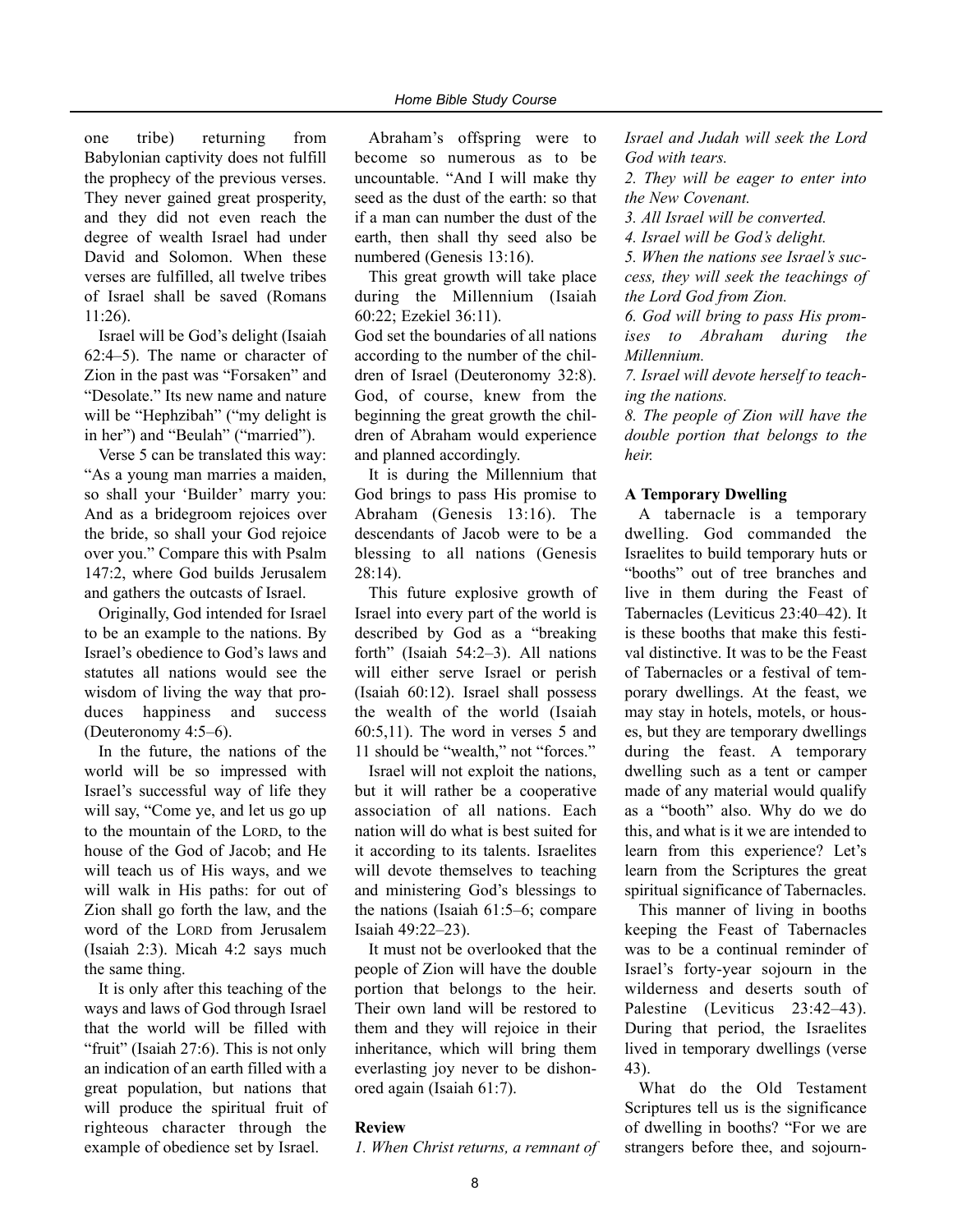ers, as were all our fathers: our days on the earth are as a shadow, and there is none abiding" (1 Chronicles 29:15). "By faith he sojourned in the land of promise, as in a strange country, *dwelling in tabernacles* with Isaac and Jacob, the heirs with him of the same promise: For He looked for a city which hath foundations, whose builder and maker is God" (Hebrews 11:9–10).

"Sojourn," in the dictionary, is defined as "a temporary stay." Abraham was a stranger or alien in the Promised Land, living in a temporary manner all his days. God had not yet given him any inheritance there. Canaanites occupied the land.

Dwelling in booths indicate that we are just like Abraham, Isaac, and Jacob. God has not yet given them or us an inheritance. We are still only heirs to eternal life, eternal inheritance of land, and the Kingdom of God.

Israel's forty years of wandering in the wilderness was meant from the beginning to be only a temporary state (Deuteronomy 8:2)—until all of that rebellious generation were dead (Numbers 14:29,33–34).

The rebellious Israelites in the wilderness are a type of all carnal rebellious people. It becomes clear that God commanded Israel to live in booths during the Feast of Tabernacles to portray the Millennium it represents, to be a period in which conditions are still only temporary.

We see also that the forty years in the wilderness were symbolic of the Millennium.

After Israel escaped from Pharaoh (a type of Satan) the nation was given a temporary period of isolation from Satan's influence. In like manner, so will the whole world enter a period of rest from Satan's rule for one thousand years. During the forty years Israel was in the wilderness, the people faced various tests of faith and obedience. Many failed the tests and were unable to enter the Promised Land (Hebrews 3:16–19). Still, God managed to turn the rest of them into a nation submissive to God's government. During the Millennium the whole world will be tried and tested and similarly established under God's government, the Kingdom of God.

Forty is the number of trial and test. Israel in the wilderness was a type of all people who will go through tests during the Millennium in overcoming their human nature and developing godly character.

As we keep the Feast of Tabernacles, God wants us to realize that Israel's testing in the wilderness was a type and example for us (1 Corinthians 10:6). We are sojourners in a spiritual sense, as Abraham, Isaac, and Jacob were physically. Peter wrote that we should "as sojourners and pilgrims, abstain from fleshly lusts which war against the soul" (1 Peter 2:11).

God has called us out of spiritual Egypt, or this evil world, into His church. We consider our citizenship to be in heaven (Philippians 3:20).

Before we can enter God's spiritual rest we must be tested. We must strive to enter the Kingdom of God. "Let us therefore be diligent to enter that rest, lest anyone fall after the same example of disobedience" (Hebrews 4:11). Also, remember 1 Corinthians 10:11: "Now all these things happened unto them [the Israelites in the wilderness] for ensamples: and they are written for our admonition, upon whom the ends of the world are come."

It is of great interest when we come to realize there will be no end to the increase of God's Kingdom (Isaiah 9:7). The Kingdom begins like the proverbial grain of mustard seed, the smallest of all seeds, which grows into the greatest of all herbs and becomes a tree (Matthew

13:31–32). Similarly, the Kingdom of God began small but will eventually fill the whole earth.

Perhaps this understanding explains why the universe apparently has no end!

During the Millennium the earth's population will increase rapidly, millions being converted and born into the Family of God.

No longer will the universe be subject to destruction, sin, or death. Revelation 21 gives a small hint of what it will be like. It will be a new heaven and a new earth inhabited solely by spirit beings. "There shall be no more death, neither sorrow, nor crying, neither shall there be any more pain: for the former things are passed away" (verse 4).

#### **Review**

*1. A tabernacle is a temporary dwelling God commanded Israel to build out of tree branches.*

*2. It is these "booths" that make the Feast of Tabernacles distinctive.*

*3. Living in booths during the feast was a continual reminder of Israel's forty year sojourn in the wilderness. 4. Israel lived in temporary dwellings during the forty years in the wilderness.*

*5. Our lives on earth are as temporary as a shadow.*

*6. Dwelling in a hotel or motel, etc., during the feast reminds us that, like Abraham, we are heirs only.*

*7. Israel's testing in the wilderness is an example for us as we keep the feast.*

*8. God has called us out of this evil world, as He called Israel out of Egypt.*

*9. As sojourners and pilgrims we must abstain from fleshly lusts.*

*10. There will be no end to the increase of God's government.*

*11. The universe will no longer be subject to destruction, sin, or death. 12. There shall be no more death, sorrow, crying, or pain.*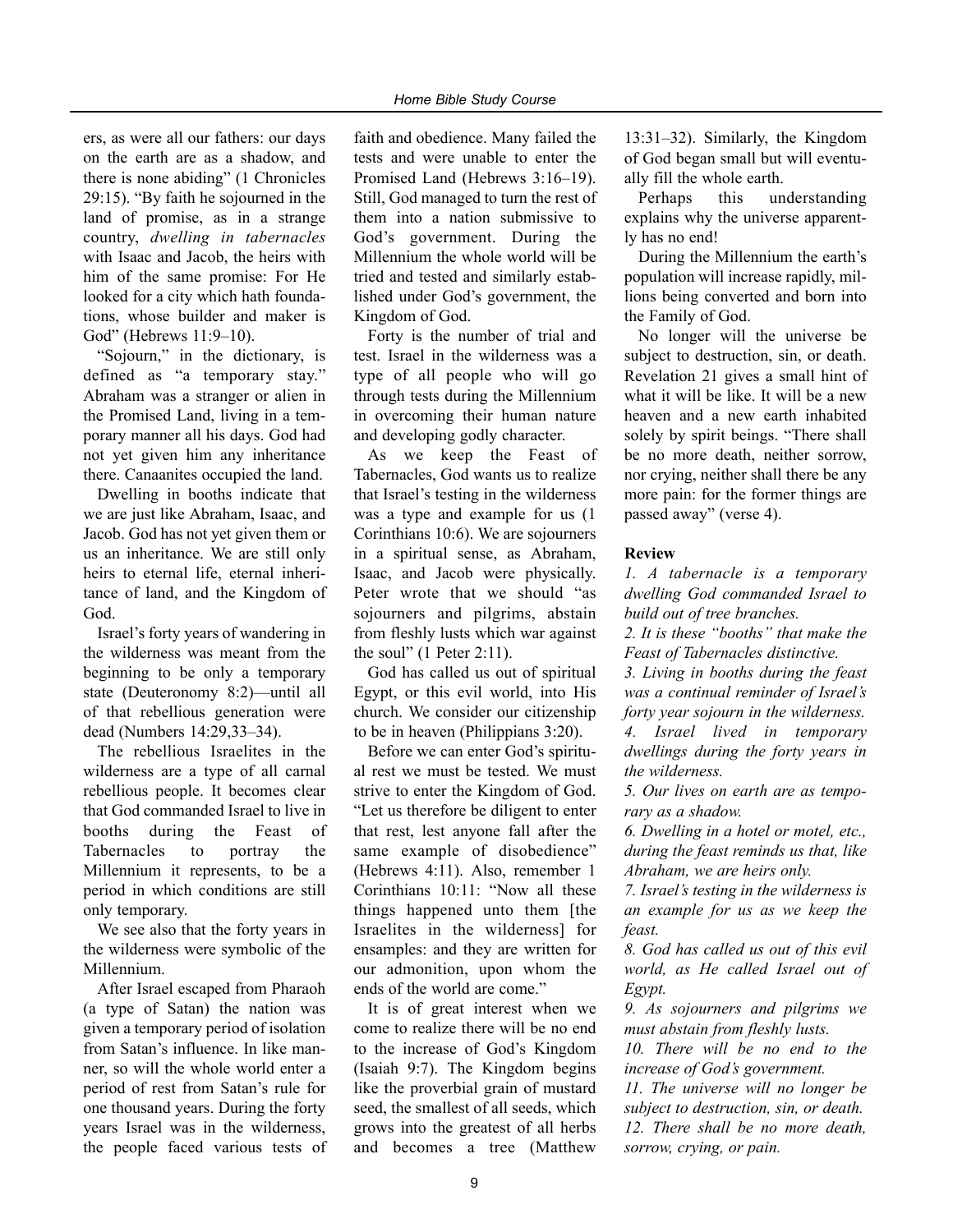#### **Our Fleshly Tabernacles**

Another vital understanding to consider is that our present physical bodies are tabernacles, only temporary. We live our physical lives in temporary shelters.

The apostle Peter wrote, "Yea, I think it meet, as long as I am in this tabernacle [body], to stir you up by putting you in remembrance; Knowing that shortly I must put off this my tabernacle, even as our Lord Jesus Christ hath showed me" (2 Peter 1:13). We find many people today living their lives contrary to this simple truth, living as though they will never lay their tabernacle (body) down, acting as if they are immortal.

The apostle James warned against this approach to life: "Come now, you who say, 'Today or tomorrow we will go to such and such a city, spend a year there, buy and sell, and make a profit'; whereas you do not know what will happen tomorrow. For what is your life? It is even a vapor that appears for a little time and then vanishes away" (James 4:13–14).

These temporary tabernacles we live in are a constant reminder of our own mortality. Just as our sojourn at the feast will end, so will our physical lives. Therefore, we have a limited time to prepare for the Millennium and the Kingdom of God.

These thoughts, coupled with the hope stirred by the sermons and fellowship we will receive at the Feast of Tabernacles, build urgency in us. We must make the best possible use of time. Physical life does not last forever. "Redeeming the time, because the days are evil" (Ephesians 5:16).

What is more valuable to us than salvation and preparing to rule with Christ? "Whatever your hand finds to do, do it with your might; for there

is no work or device or knowledge or wisdom in the grave where you are going" (Ecclesiastes 9:10).

Christ said, "Do not labor for the food which perishes, but for the food which endures to everlasting life" (John 6:27).

Those God calls at this time are being trained, tested, and judged. The size of our reward will be based on our fruits in this life. "For we must all appear before the judgment seat of Christ, that every one may receive the things done in his body, according to that he hath done, whether it be good or bad" (2) Corinthians 5:10).

Our tabernacles are a continual reminder to us that we are *mortal.* While God created physical life to be appreciated and enjoyed, He did not intend that we should be totally satisfied with it.

Many people experience a desire for something better than this physical life. What they really desire, and may not be consciously aware of, is eternal life with God. God gives us this deep desire for His Kingdom. He also designed the feast to foster and enhance this longing for Him.

Through the Feast of Tabernacles we see the great contrast between God's way and Satan's ways. We long for our spiritual house in God's Kingdom. "For we know that if our earthly house of this tabernacle were dissolved, we have a building of God, an house not made with hands, eternal in the heavens. For in this we groan, earnestly desiring to be clothed upon with our house which is from heaven" (2 Corinthians  $5:1-2$ ).

This physical life makes us groan at times. Our earthly bodies become frail, old, crippled, or diseased.

We groan also because of our manifold struggles with our "fleshly lusts, which war against the soul" (1 Peter 2:11). This, then, causes us to groan for the Kingdom of God (Romans 8:23).

Once we have accepted Jesus Christ as our personal Savior and received God's Holy Spirit, we are then a *new creature* in Christ. "Therefore if any man be in Christ he is a *new creature:* old things are passed away; behold, all things are become new" (2 Corinthians 5:10).

We must never do anything to harm the new creature we now are. As new creatures in Christ, we are even more anxious to be clothed with our spiritual house in the Kingdom.

Abraham dwelt in tabernacles, yet longed for the permanency of his home in God's Kingdom: "By faith he sojourned in the land of promise, as in a strange country, dwelling in tabernacles with Isaac and Jacob, the heirs with him of the same promise: For he looked for a city which hath foundations, whose builder and maker is God" (Hebrews 11:9-10).

Paul says we should do the same: "For here we have no continuing city, but we seek the one to come" (Hebrews 13:14).

What great joy we will experience when we finally inherit eternal life and receive our permanent home in the *Family of God!*

# **Review**

*1. We must live our lives with the understanding that life is short and precious.*

*2. We must grow up in Christ and prepare for the Kingdom of God.*

*3. What is greater or more valuable than salvation and ruling with Christ?*

*4. Those God calls at this time He is training, testing, and judging.*

*5. We should labor for the spiritual food that endures to everlasting life. 6. The new creature in Christ longs for the Kingdom of God.*

*7. Like Abraham, we wait for the city that has foundation, built by God.*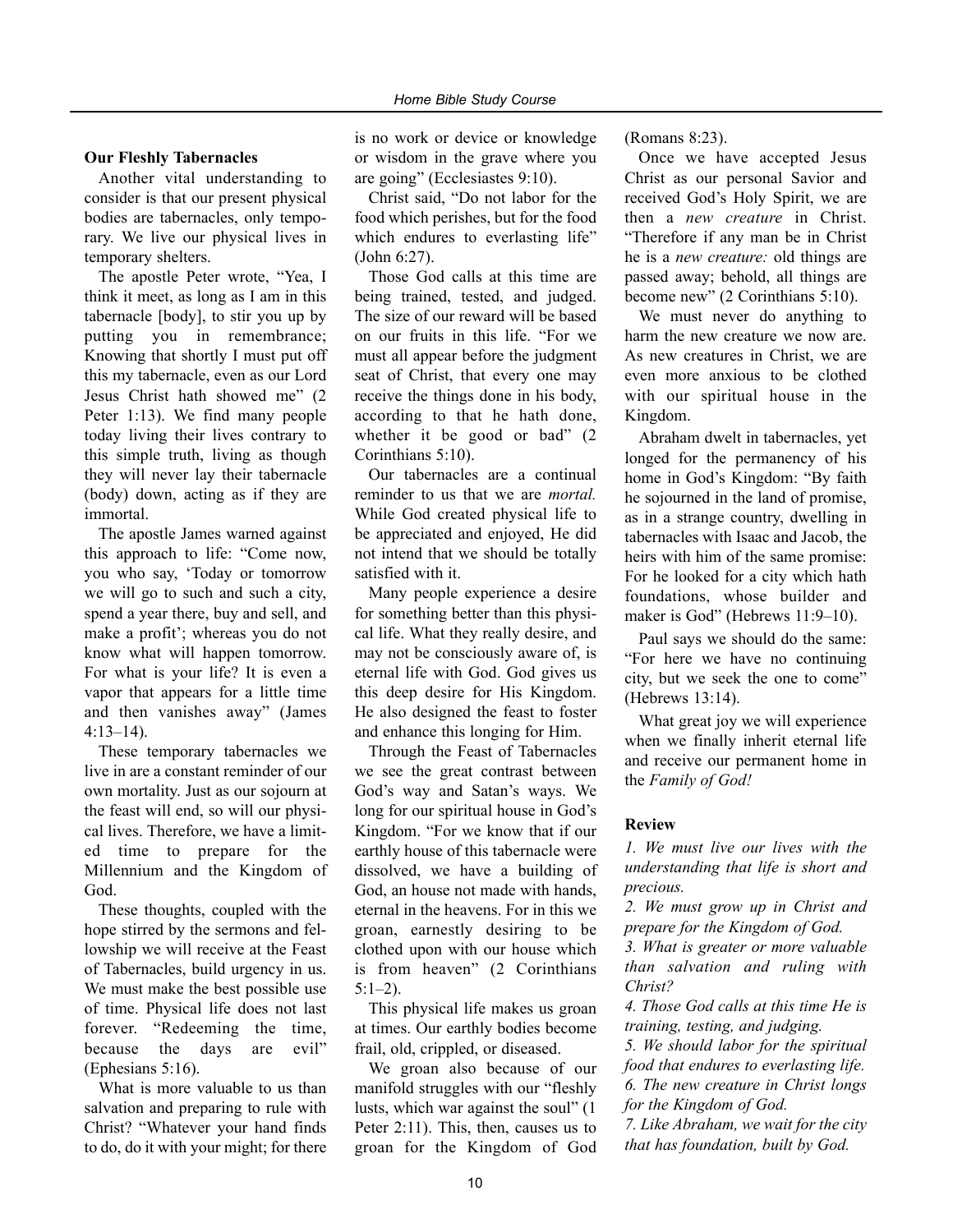**Letter**<br>Understanding **the Feast of Tabernacles**



**Write your answers on a separate sheet of paper. Check** *your* **answers with the answers found at the end of the test. Detach the return coupon at the bottom of the page and mail back to us. We will send the next lesson in the series to you.**

**The Church of God International**

 $H$ **Study Course** 

# *True or False Questions*

1. The Feast of Tabernacles is eight days long.

2. The Israelites were commanded to live in booths seven days.

3. It was not necessary to read the law at the Feast of Tabernacles.

4. The people of Nehemiah's day considered the feast as a great time of gladness.

5. It is not necessary for all people to keep the Feast of Tabernacles.

6. All grown males must attend the Feast of Tabernacles.

7. The natures of men and animals

will never change.

8. During the Millennium, if a child puts his hand in an adder's nest he needn't fear.

9. The saving knowledge of Jesus Christ will be everywhere during the Millennium.

10. Other nations will continue to celebrate their own beliefs during the Millennium.

11. Those nations who refuse to keep the feast will receive no rain on their land.

12. Jesus will rule with a rod of iron.

*Continued on next page*

*Cut along dotted line Cut along dotted line*



**The Church of God International**



| <b>] Yes!</b>                      |
|------------------------------------|
| <b>Send me</b><br><b>Lesson 15</b> |

| Name:    |        |        |  |
|----------|--------|--------|--|
| Address: |        |        |  |
| City:    |        | State: |  |
| Zip:     | Phone: |        |  |

*Code—CO15*

*Send to:* **The Church of God International P.O. Box 2525 Tyler, TX 75710**

*Thanks for letting us serve you!*